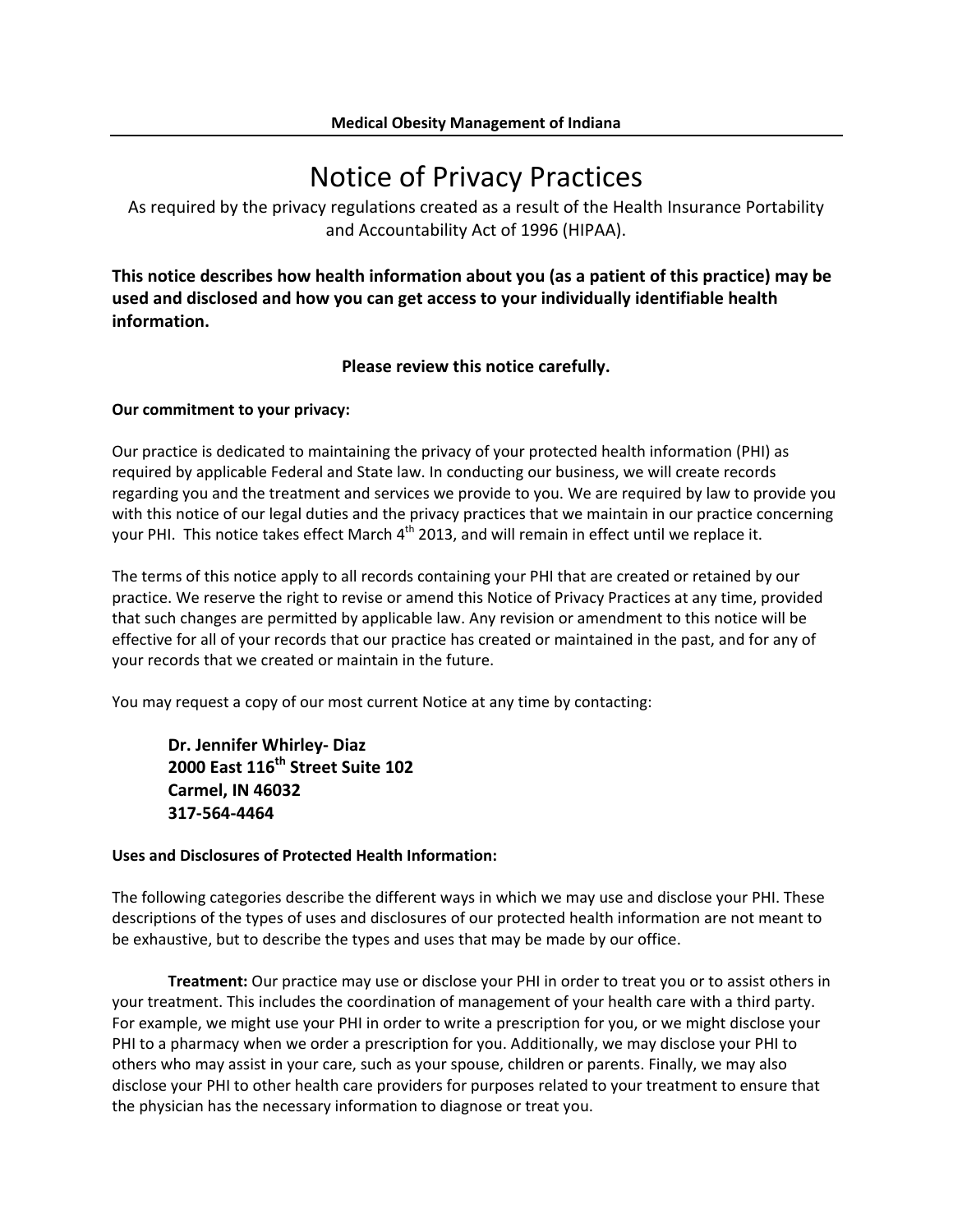**Payment:** Our practice may use and disclose you PHI in order to bill and collect payment for the services and items you may receive form us. This may include contacting your health insurer to certify that you are eligible for benefits (and for what range of benefits), and we may provide your insurer with details regarding your treatment to determine if your insurer will cover, or pay for, your treatment. We also may use and disclose your PHI to obtain payment from third parties that may be responsible for such costs, such as family members. Also, we may use your PHI to bill you directly for services and items.

**Health Care Operations:** Our practice may use and disclose your PHI, as needed, in order to conduct certain business and operational activities. These activities include, but are not limited to, quality assessment activities, employee review activities, training purposes, licensing, and conduction or arranging for other business activities.

For example, we may use a sign‐ in sheet at the registration desk where you will be asked to sign your name. We may also call you by name in the waiting room when your healthcare provider is ready to see you. We may use or disclose your protected health information, as necessary, to contact you by telephone or electronic mail to remind you of your appointment.

We will share your protected health information with third party "business associates" that perform various activities (e.g., billing, transcription services) for the practice. Whenever an arrangement between our office and a business associate involves the use or disclosure of your protected health information, we will have a written contract that contains terms that will protect the privacy of your protected health information.

We may use or disclose your protected health information as necessary, to provide you with information about treatment alternatives or other health-related benefits and services that may be of interest of you. We may also use and disclose your protected health information for other marketing activities. For example, your name and address may be used to send you information about out practice and the services we offer. We may also send you information about products or services that we believe may be beneficial to you or a follow-up services performed in our practice. You may contact us to request that these materials not be sent to you.

Unless you object, we may disclose to a member of your family, a relative, a close friend or any other person you identify, your protected health information that directly relates to that person's involvement in your health care. If you are unable to agree or object to such a disclosure, we may disclose such information as necessary if we determine that it is in your best interest based on our professional judgment. We may disclose protected health information to notify or assist in notifying a family member, personal representative or any other person that is responsible for our care of our location, general condition or death.

**Disclosures required by law:** Our practice will use and disclose your PHI when we are required to do so by federal, state or local law.

#### **Use and Disclosure of Protected Health Information in certain special circumstances:**

The following categories describe unique scenarios in which we may use or disclose your identifiable health information: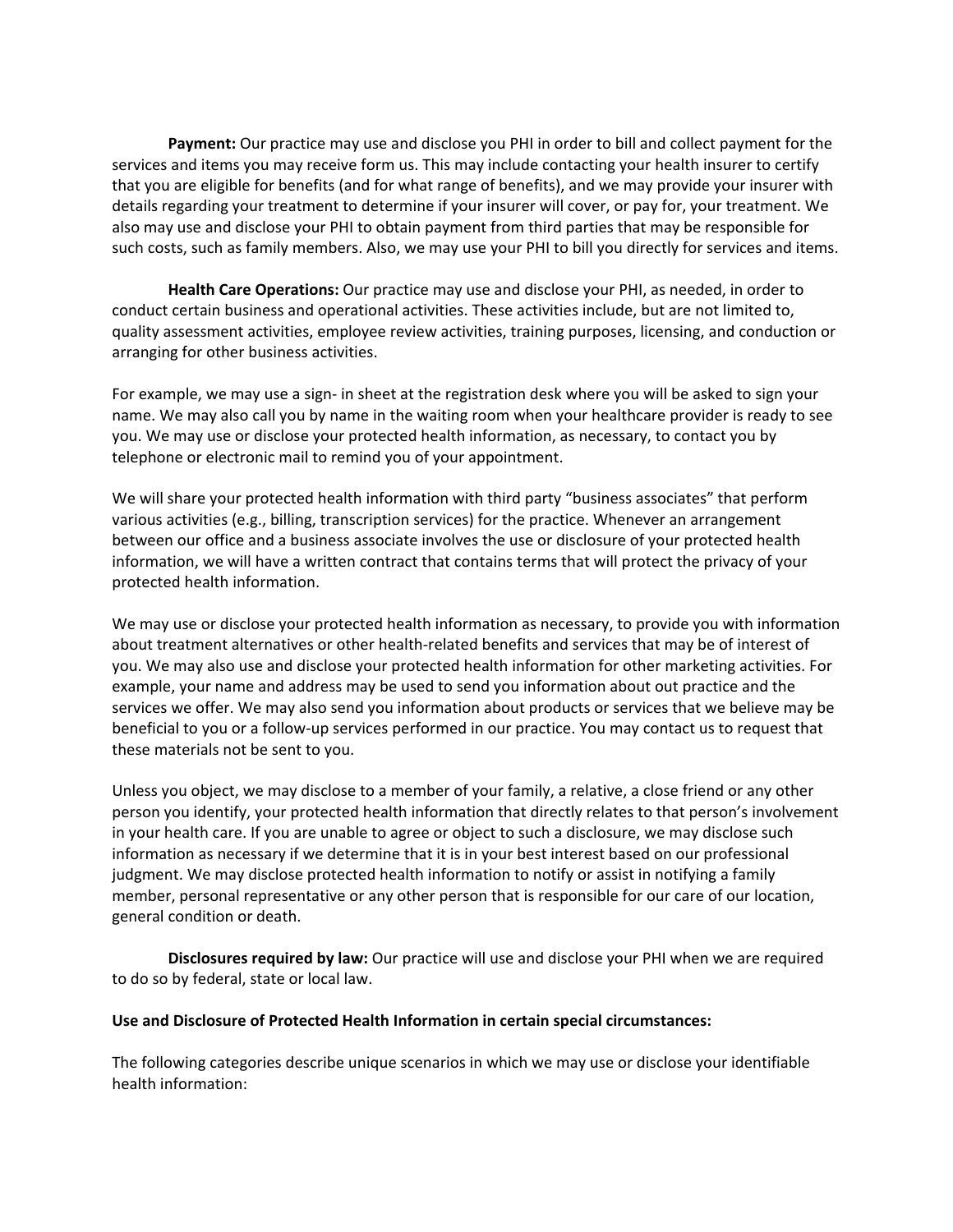**Public health risks:** Our practice may disclose your PHI to public health authorities that are authorized by law to collect information for the purpose of: Maintaining vital records, such as births and deaths; reporting child abuse or neglect; preventing or controlling disease, injury or disability; notifying a person regarding potential exposure to a communicable disease; notifying a person regarding a potential risk for spreading or contracting a disease or condition; reporting reactions to drugs or problems with products or devices; notifying individuals if a product or device they may be using has been recalled; notifying appropriate government agency(ies) and authority(ies) regarding the potential abuse or neglect or an adult patient (including domestic violence); however, we will only disclose this information; notifying your employer under limited circumstances related primarily to workplace injury or illness or medical surveillance.

Our practice may use and disclose your PHI when necessary to reduce or prevent a serious threat to your health and safety or the health and safety of another individual or the public. Under these circumstances, we will only make disclosures to a person or organization able to help prevent the treat.

**Health oversight activities:** Our practice may disclose your PHI to a health oversight agency for activities authorized by law. Oversight activities can include, for example, investigations, inspections, audits, surveys, licensure and disciplinary actions, civil, administrative and criminal procedures or actions; or other activities necessary for the government to monitor government programs, compliance with civil rights laws and the health care system in general.

We may disclose your protected health information to a person or company required by the Food and Drug Administration to report adverse events, product defects or problems, biologic product deviations; to track products; to enable product recalls; to make repairs or replacements; or conduct post marketing surveillance, as required.

**Lawsuits and similar proceedings:** Our practice may use and disclose your PHI in response to a court or administrative order, discovery request, subpoena or other lawful process, under certain circumstances. Under limited circumstances, such as a court order, warrant or grand jury subpoena, we may disclose your protected health information to law enforcement officials.

**Law enforcement:** We may release PHI if asked to do so by a law enforcement official regarding a crime victim in certain situations, if we are unable to obtain the person's agreement; concerning a death believed to be resulting from criminal conduct; regarding criminal conduct at our offices; in response to a witness, fugitive or missing person; or in an emergency, to report a crime ( including the location or victim(s) of the crime, or the description, identity or location of the perpetrator).

**Research:** Our practice may use and disclose your PHI for research purposes in certain limited circumstances. We will obtain your written authorization to use your PHI for research purposes **except** when it is determined that the waiver of your authorization satisfies all the following conditions:

(A) The use or disclosure involves no more than a minimal risk to your privacy based on the following: (i) an adequate plan to protect the identifiers from improper use and disclosure; (ii) an adequate plan to destroy the identifiers at the earliest opportunity consistent with the research ( unless there is a health or research justification for retaining the identifiers or such retention is otherwise required by law); and (iii) adequate written assurances that the PHI will not be re‐used or disclosed to any other person or entity (except as required by law)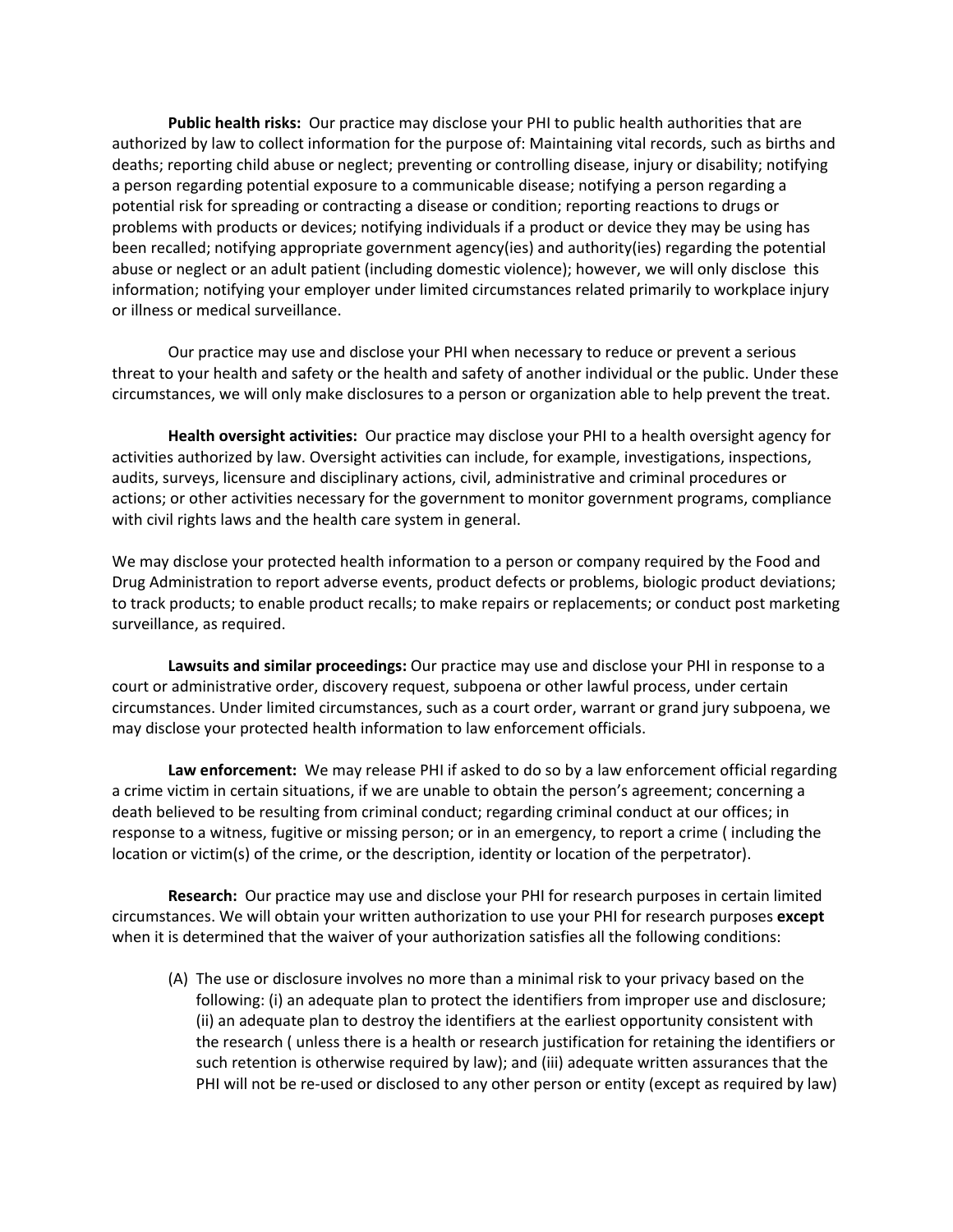for authorized oversight of the research study, or for other research for which the use or disclosure would otherwise be permitted;

- (B) The research could not practicable be conducted without the waiver,
- (C) The research could not practicable be conducted without access to and use of the PHI.

**Military:** Our practice may disclose your PHI if you are a member of U.S. or foreign military forces (including veterans) and if required by the appropriate authorities.

**National security:** Our practice may disclose your PHI to federal officials for intelligence and national security activities authorized by law. We also may disclose your PHI to federal officials in order to protect the president, other officials or foreign heads of state, or to conduct investigations.

**Inmates:** Our practice may disclose your PHI to correctional institutions or law enforcement officials if you are an inmate or under the custody of a law enforcement official. Disclosure for these purposes would be necessary: (a) for the institution to provide health care services to you, (b) for the safety and security of the institution, and/or (c) to protect your health and safety or health and safety of other individuals.

**Worker's compensations:** Our practice may release your PHI for workers' compensation and similar programs.

#### **Uses and Disclosures Based on Your Written Authorization:**

Other uses and disclosures of your protected health information will be made with your authorization, unless otherwise permitted or required by law as described below.

You may give us written authorization to use your protected health information or disclose it to anyone for any purpose. If you give us an authorization, you may revoke it in writing at any time. Your revocation will not affect any use or disclosures permitted by your authorization while it was in effect. Without your written authorization, we will not disclose your health care information except as described in this notice.

#### **Your Rights Regarding your Protected Health Information:**

**Confidential communications:** You have the right to request that our practice communicate with you in confidence about your health and related issues in a specified alternative manner or to a specified alternative location. You must make your request in writing specifying the requested method of contact, or the location where you wish to be contacted. Our practice will accommodate reasonable requests.

**Requesting restrictions:** You have the right to request a restriction in our use or disclosure of your Protected Health Information for treatment, payment or health care operations. Additionally, you have the right to request that we restrict our disclosure of your PHI to only certain individuals involved your in care or the payment for you care, such as family members and friends**. We are not required to**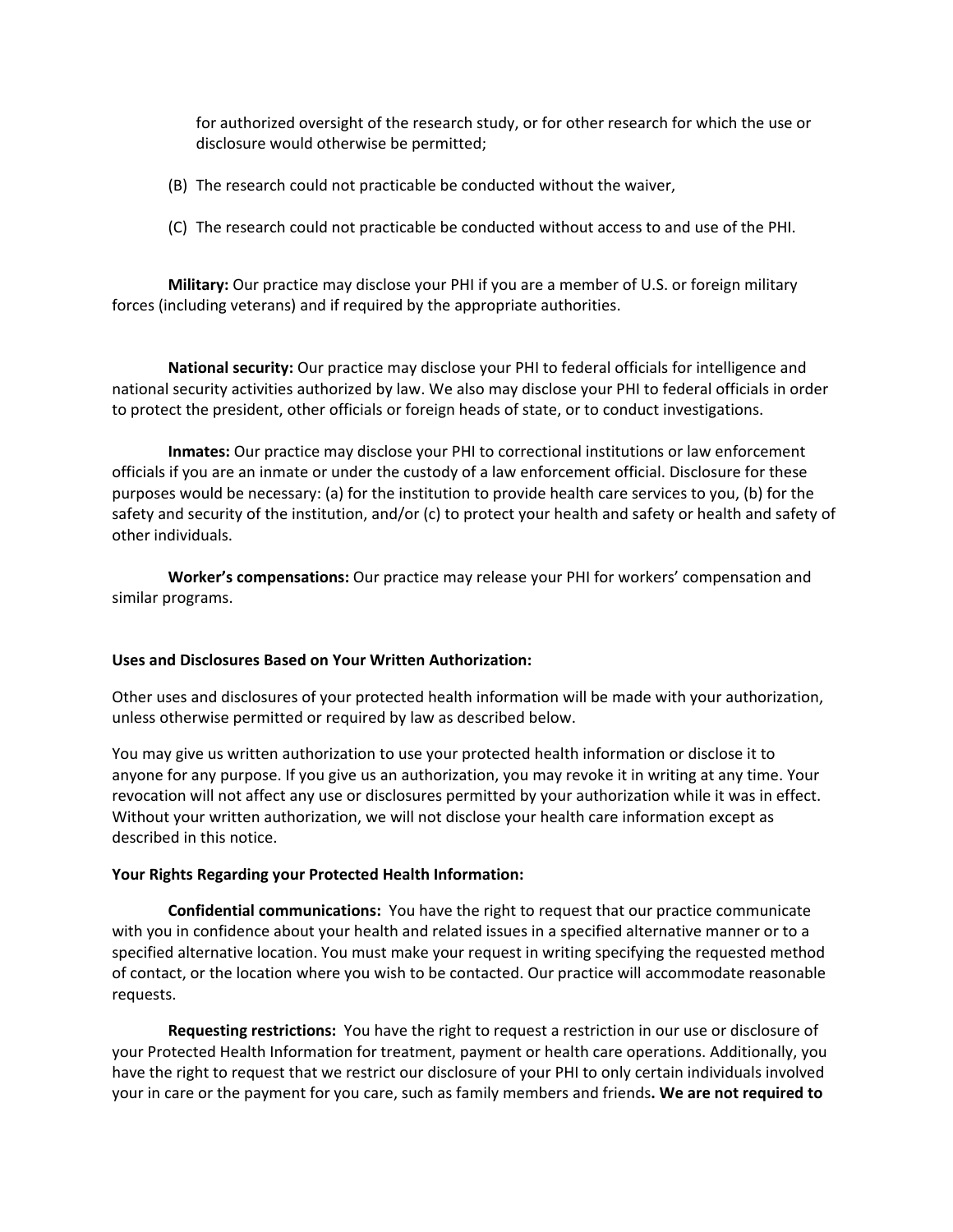**agree to your request;** however, if we do agree, we are bound by our agreement except when otherwise required by law, in emergencies or when the information is necessary to treat you. All restrictions request must be made in writing. Your request must describe in a clear and concise fashion containing the information you wish restricted, whether you are requesting to limit our practice's use, disclosure or both; and to whom you want the limits to apply.

**Inspection and copies:** You have the right to inspect and obtain a copy of the PHI that may be used to make decisions about you, including patient medical records and billing records. You must submit your request in writing to our office (see contact information at the end of this notice) in order to inspect and/or obtain a copy of your PHI. Our practice charges a fee for the costs of copying, mailing, labor and supplies associated with your request. Our practice may deny your request to inspect and/or copy in certain limited circumstances; however, you may request a review of our denial. Another licensed health care professional chosen by us will conduct review.

**Amendment:** You may ask us to amend your health information if you believe it is incorrect or incomplete, and you may request an amendment for as long as the information is kept by or for our practice. To request an amendment, your request must be made in writing and submitted to our office (see contact information at the end of this notice). You must provide us with a reason that supports your request for amendment. Our practice will deny your request if you fail to submit your request (and the reason supporting your request) in writing. Also, we may deny your request if you ask use to amend information that is in your opinion (a) accurate and complete; (b) not part of the PHI kept by or for the practice; (c) not part of the PHI which you would be permitted to inspect and copy; or (d) not created by our practice, unless the individual or entity that created the information is not available to amend the information.

**Accounting of disclosures:** All of our patients have the right to request an "accounting of disclosures." An "accounting of disclosures" is a list of certain non‐routine disclosures our practice has made of your PHI for purposes not related to treatment. Use of your PHI as part of the routine patient care in our practice is not required to be documented‐ for example, the doctor sharing information with the nurse; or the billing department using your information to file you insurance claim. In order to obtain an accounting of disclosures, you must submit your request in writing to our office (see contact information at the end of this notice). All requests for an "accounting of disclosures" must state a time period, which may not be longer than six (6) years from the date of disclosure and may not include dates before March  $4<sup>th</sup>$  2013. The first list you request within a 12-month period is free of charge, but our practice may charge you for additional lists within the same 12‐month period. Our practice will notify you of the costs involved with additional requests, and you may withdraw your request before you incur any costs.

**Right to a paper copy of this notice:** You are entitled to receive a paper copy of our notice of privacy practices. You may ask to give you a copy of this notice at any time. To obtain a paper copy of this notice, contact our office (see the contact information below)

**Right to file a complaint:** If you believe your privacy rights have been violated, you may file a complaint with our practice or with the Secretary of the Department of Health and Human Services. To file a complaint with our practice, contact our office using the information listed at the end of this notice. All complaints must be submitted in writing. **You will not be penalized for filing a complaint.**